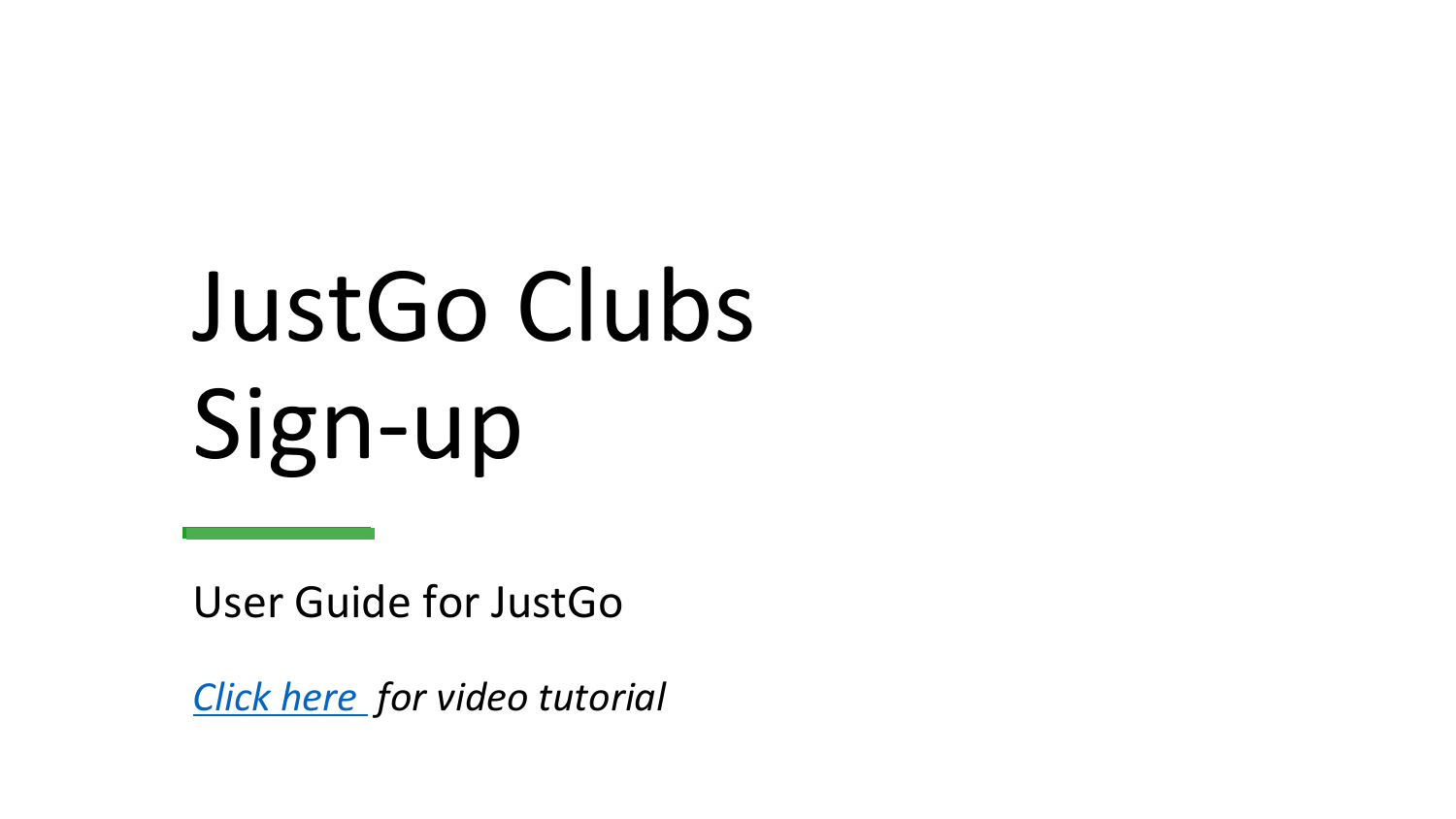### What's inside?

- <sup>o</sup> What is JustGo for Clubs?
- <sup>o</sup> How do I find out more about what it can do for me?
- <sup>o</sup> How do I sign-up to the JustGo free trial?
- <sup>o</sup> How do I upgrade to continue using JustGo for Clubs?
- $\circ$  What to do after I have signed up?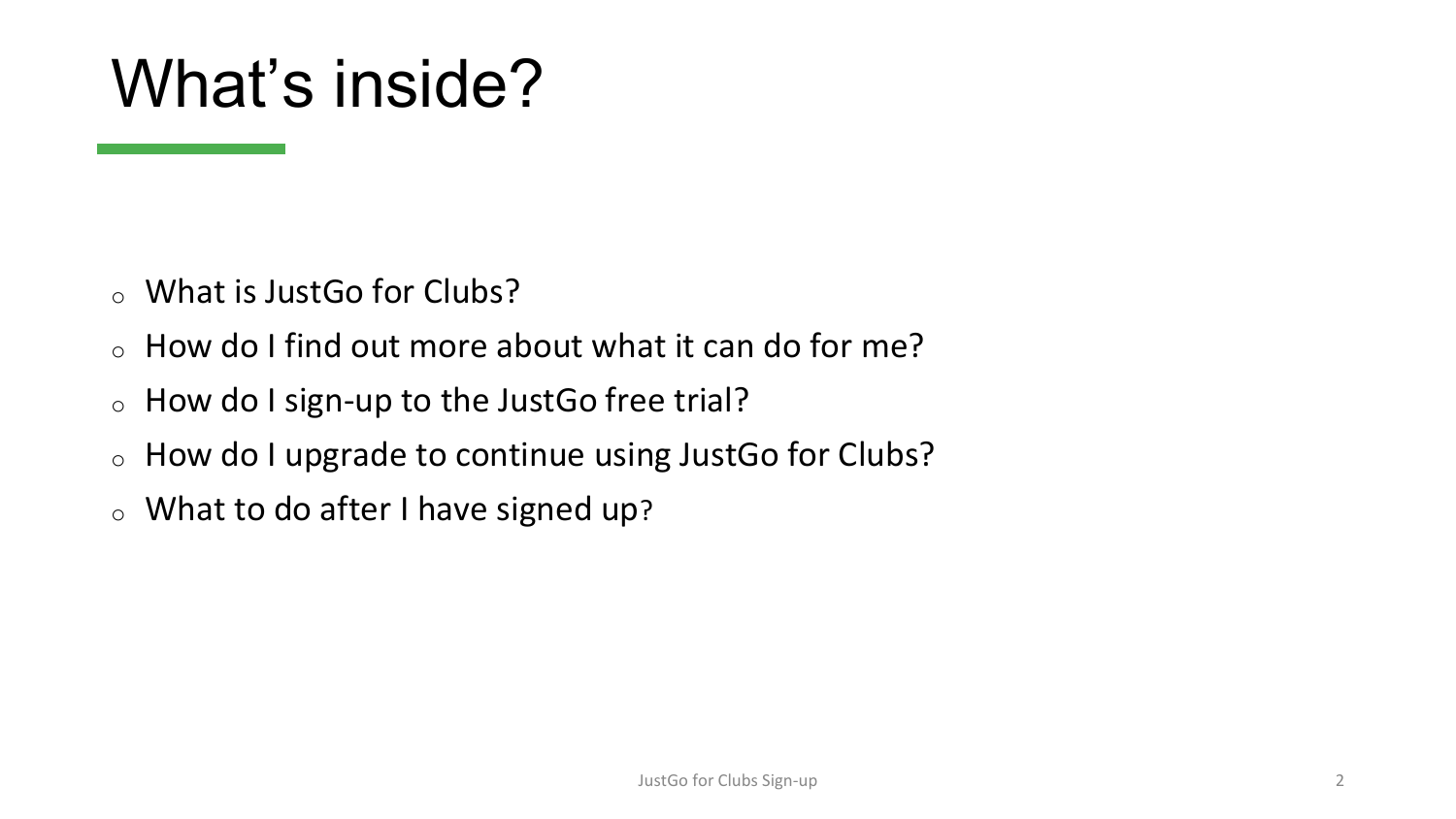### What is JustGo for Clubs?

#### Why should you JustGo?

JustGo is our powerful yet simple-to-use software that simplifies the way your work, reduces your administration and unifies your whole community. No matter your club size, you can benefit JustGo and get back to what you love quicker than ever before.





#### What can JustGo really do for me?

In the simplest terms, JustGo allows you to collect your membership fees, sell tickets to your events & courses, communicate directly and automatically with your members, stay on top of your finances and much more.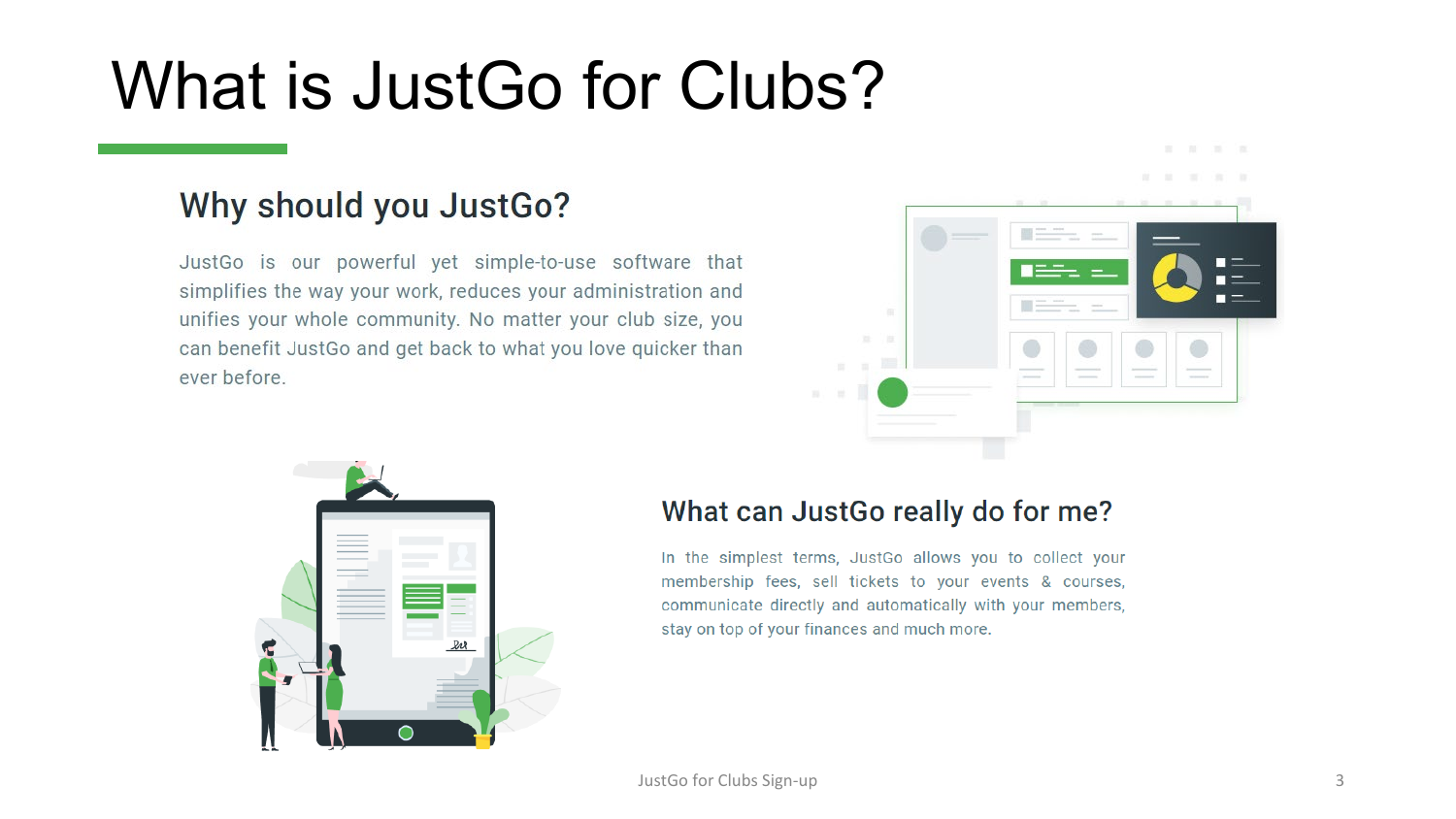#### How do I find out more about what it can do for me ?

From the Menu, under the **My Club** section, you will find the **Learn More** tile.

This provides information on what JustGo features are available.

On clicking **Learn More**, you will find information to understand more about the JustGo features and how you go about sign-up.



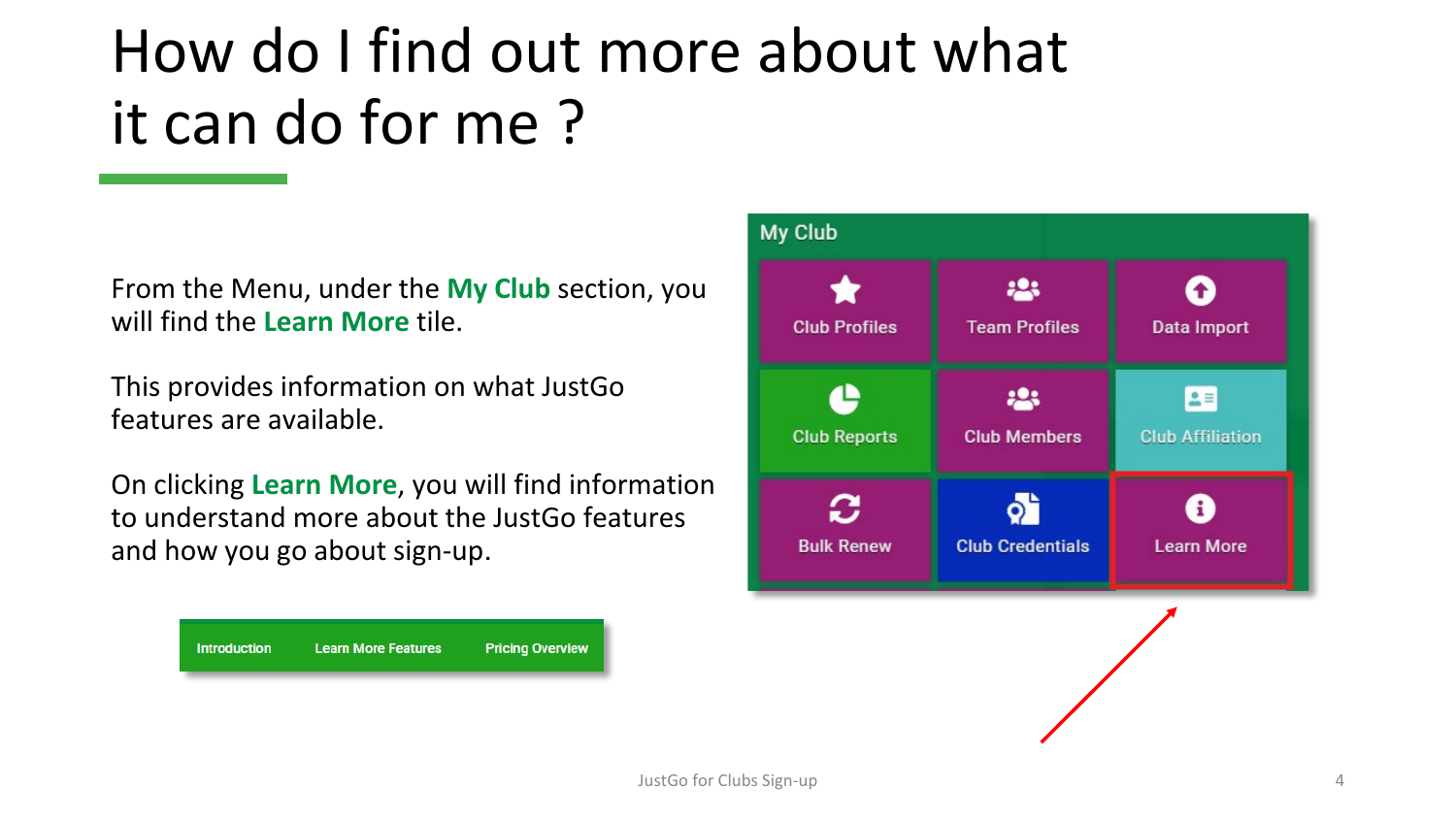## How do I signap to JustGo?

From the **Learn More** tile, under the **Pricing Overview** option, you will see the JustGo packages available.

Clubs should select the **JustGo Essential**  option and use the activation code provided.

You do have the option to upgrade to a higher tier **JustGo Pro** package and pay the difference.

The display price is JustGo's standard price, but clubs have been issued with a Discount Code to obtain 100% discount for JustGo Essential.

Select **Below JustGo Essential** 

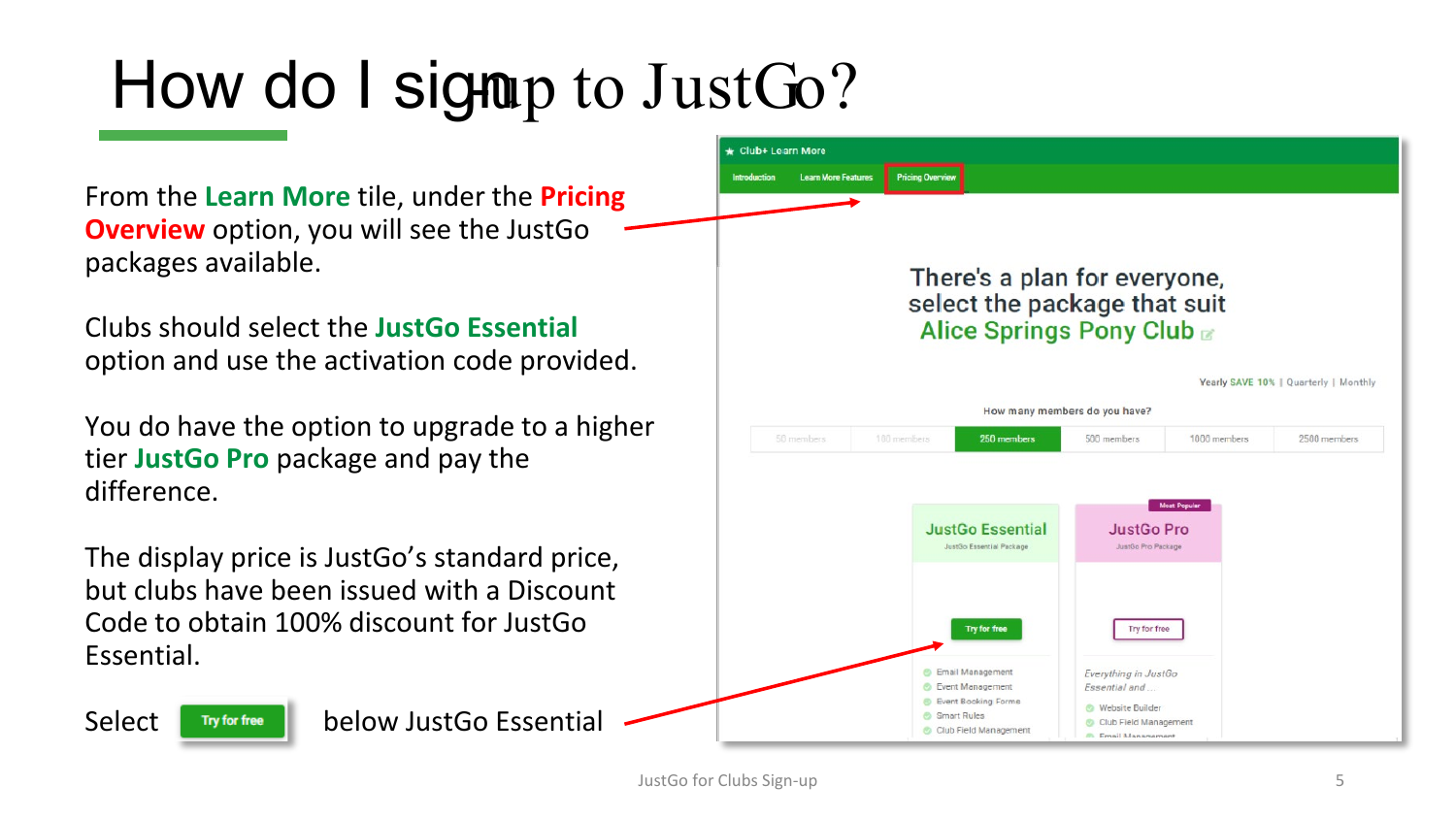#### How do I sign-up to JustGo?

After selecting **Try for Free**, you will need to complete your contact and club details.

Click on

Sign Up

Congratulations, you are now enjoying a 14 day free trial of JustGo!

You will be redirected to the Getting Started page where you will discover more about the new features you have.



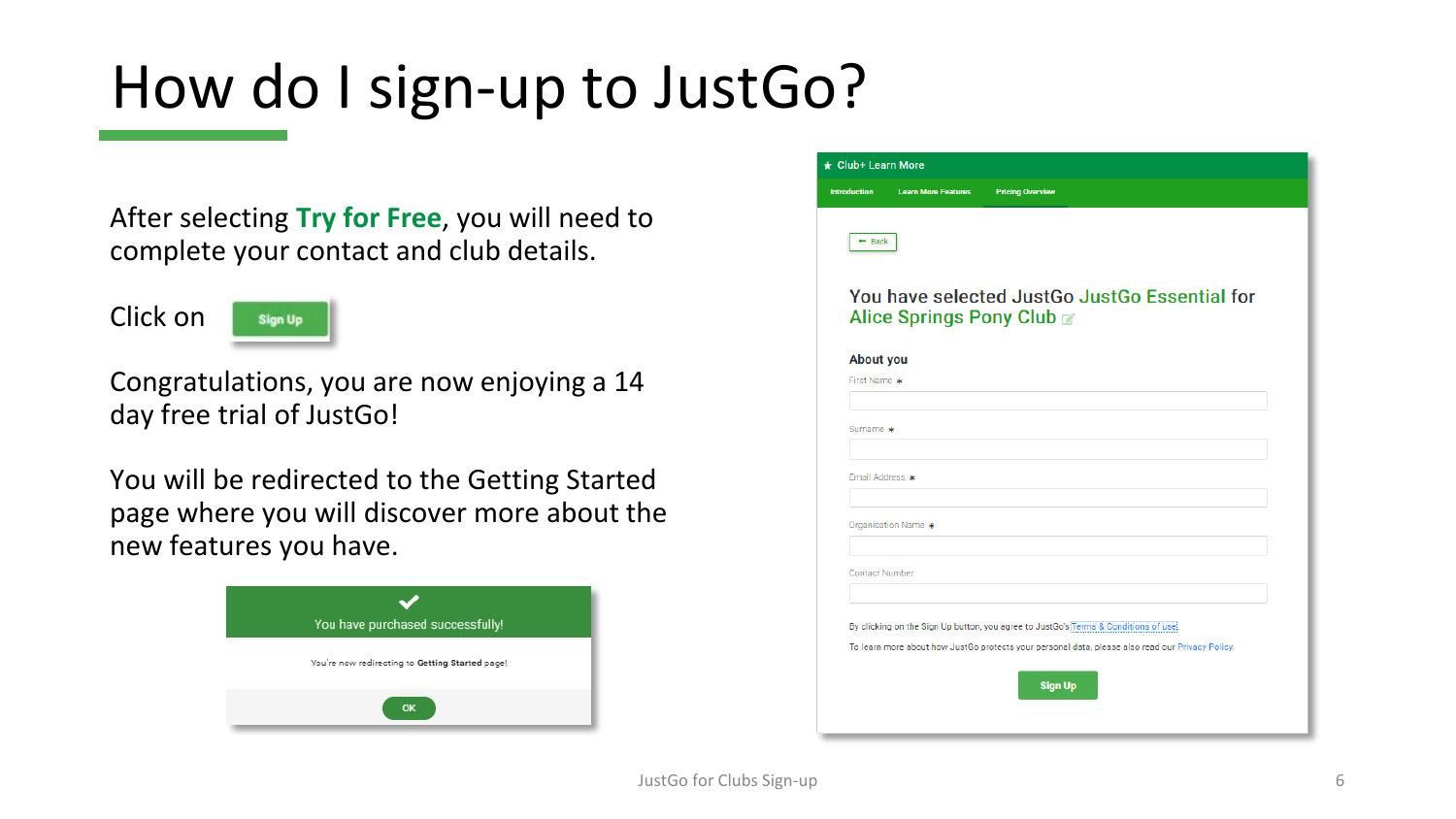#### Start using JustGo for Clubs?

New menu options will appear immediately after signing up to JustGo.

For more information on what options are available, the Getting Started explains the new features..



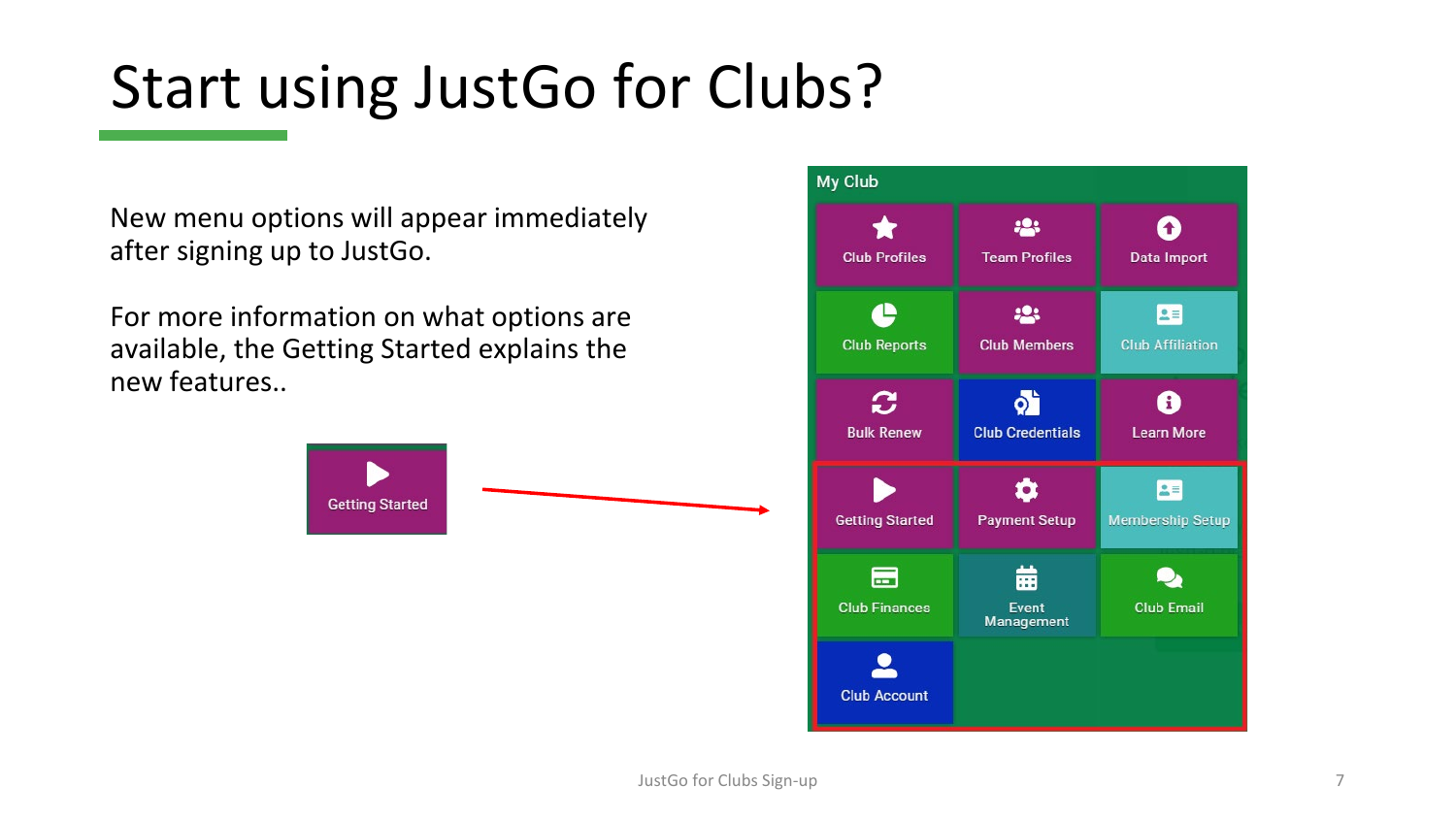### How do I upgrade to continue using JustGo for Clubs?

From the Menu, select Upgrade Club



For your club, it will tell you how long you have on your free trial. Upgrade by clicking on Change Plan.

Club Name - Alice Springs Pony Club Current Package - JustGo Essential (Free Trial) for 250 Members Yearly Status - 13 days left



Select Upgrade Plan on the package you wish to continue with.

|                                 | <b>Most Popular</b> |
|---------------------------------|---------------------|
| <b>JustGo Essential</b> current | <b>JustGo Pro</b>   |
| JustGo Essential Package        | JustGo Pro Package  |
|                                 |                     |
|                                 |                     |
| <b>Upgrade Plan</b>             | <b>Upgrade Plan</b> |
|                                 |                     |
|                                 |                     |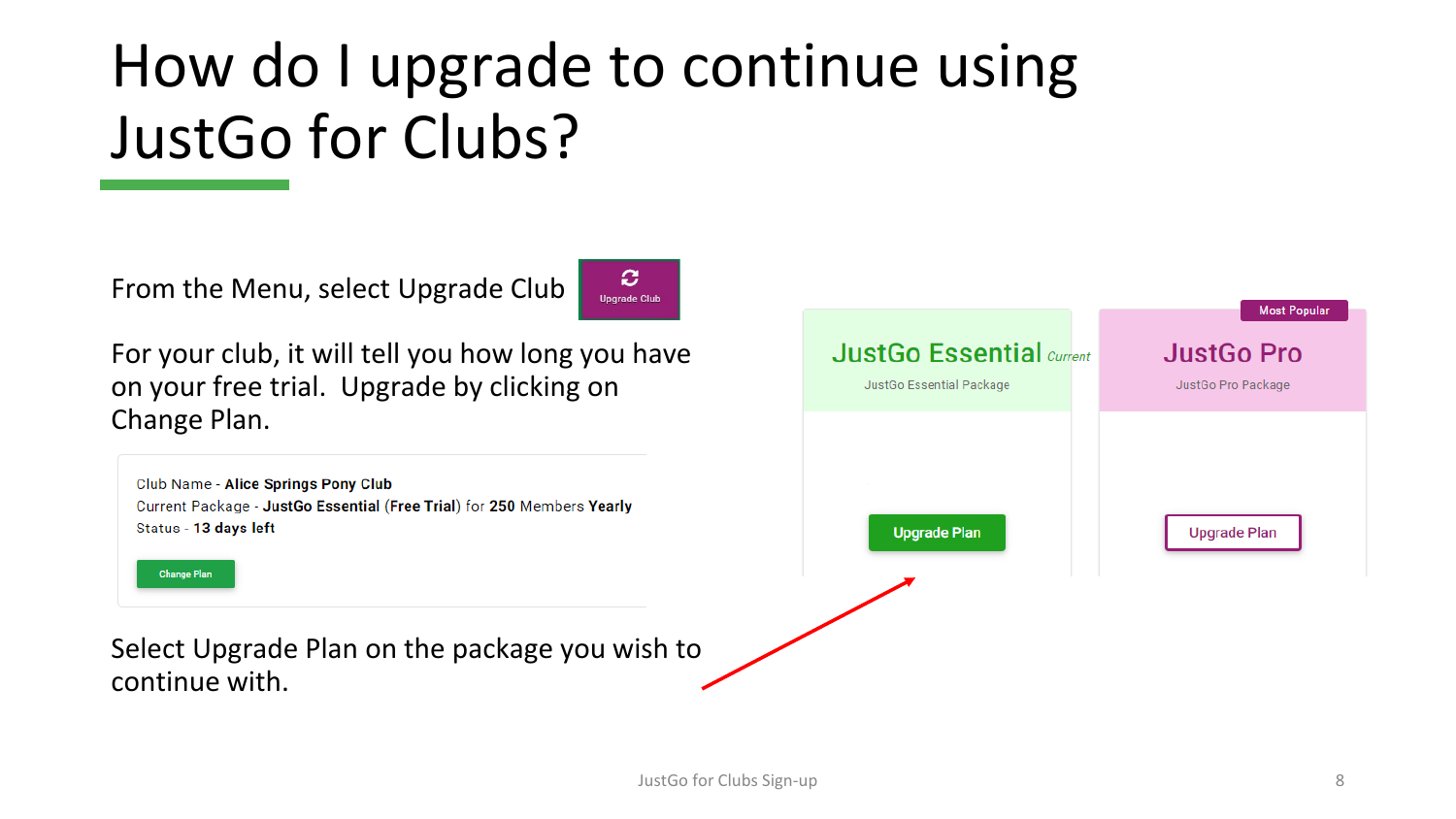#### Complete the sign-up forms

The sign-up process is a 4 step process.

Complete each section in turn.



| JustGo Upgrade Plan                             |                |                |                         |                |  |
|-------------------------------------------------|----------------|----------------|-------------------------|----------------|--|
| $\leftarrow$ Summary                            |                |                |                         |                |  |
|                                                 |                |                |                         |                |  |
|                                                 | $\overline{1}$ | $\overline{2}$ | $\overline{\mathbf{3}}$ | $\overline{4}$ |  |
|                                                 | <b>Plans</b>   | <b>Account</b> | Order                   | Payment        |  |
| <b>COMPANY DETAILS</b>                          |                |                |                         |                |  |
| Please complete and verify your company details |                |                |                         |                |  |
| Company Name                                    |                |                |                         |                |  |
| alice springs pony club                         |                |                |                         |                |  |
| Address Line 1 *                                |                |                |                         |                |  |
|                                                 |                |                |                         |                |  |
| Address Line 2                                  |                |                |                         |                |  |
|                                                 |                |                |                         |                |  |
|                                                 |                |                |                         |                |  |
| Suburb *                                        |                |                |                         |                |  |
|                                                 |                |                |                         |                |  |
| State $*$                                       |                |                |                         |                |  |
|                                                 |                |                |                         |                |  |
| Postcode *                                      |                |                |                         |                |  |
|                                                 |                |                |                         |                |  |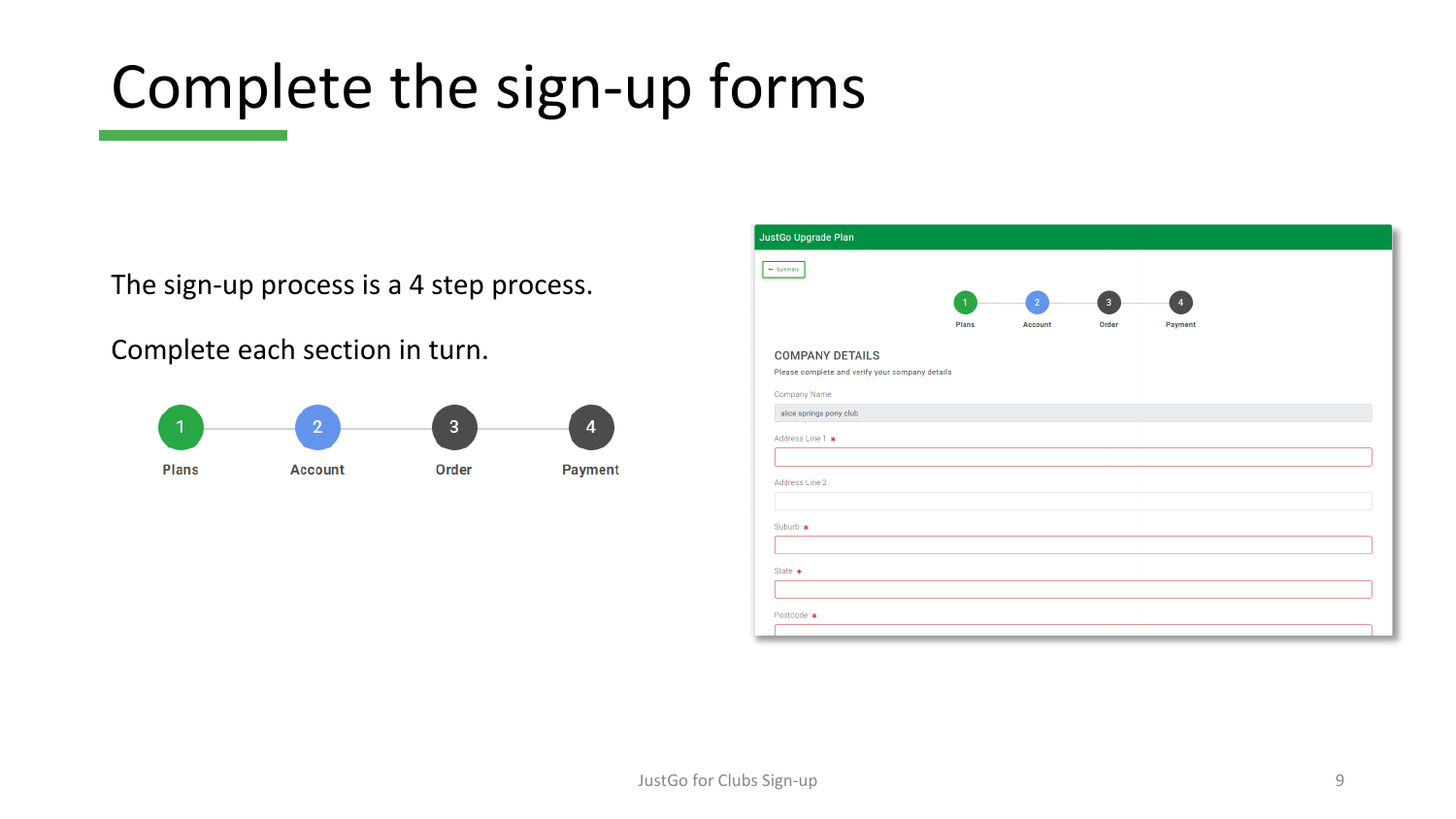#### Complete the sign-up forms

On the Order page, make sure you enter the Discount Code that Swim Wales has provided for you.

This code will provide a discount which will mean your club will not have to pay for the **JustGo Essential**  subscription.

You still need to provide your banking or card details to cover any dispute charges that may arise during the use of the payment provider.



#### **Summary** JustGo Essential

#### **Subscription Charges**

A summary of the Subscription Services products is detailed below:

| Item                     | Name                                                      | Period   | Rate                                                  | <b>Total</b>                    |
|--------------------------|-----------------------------------------------------------|----------|-------------------------------------------------------|---------------------------------|
| $\overline{\phantom{a}}$ | <b>JustGo Essential</b><br>JustGo Essential               | Annually | \$227.27                                              | \$227.27                        |
| discount code            | If you have discount code, please enter it here.<br>Apply |          | <b>Sub Total</b><br><b>GST AU Standard Rate (10%)</b> | \$227.27<br>\$22.73<br>\$250.00 |